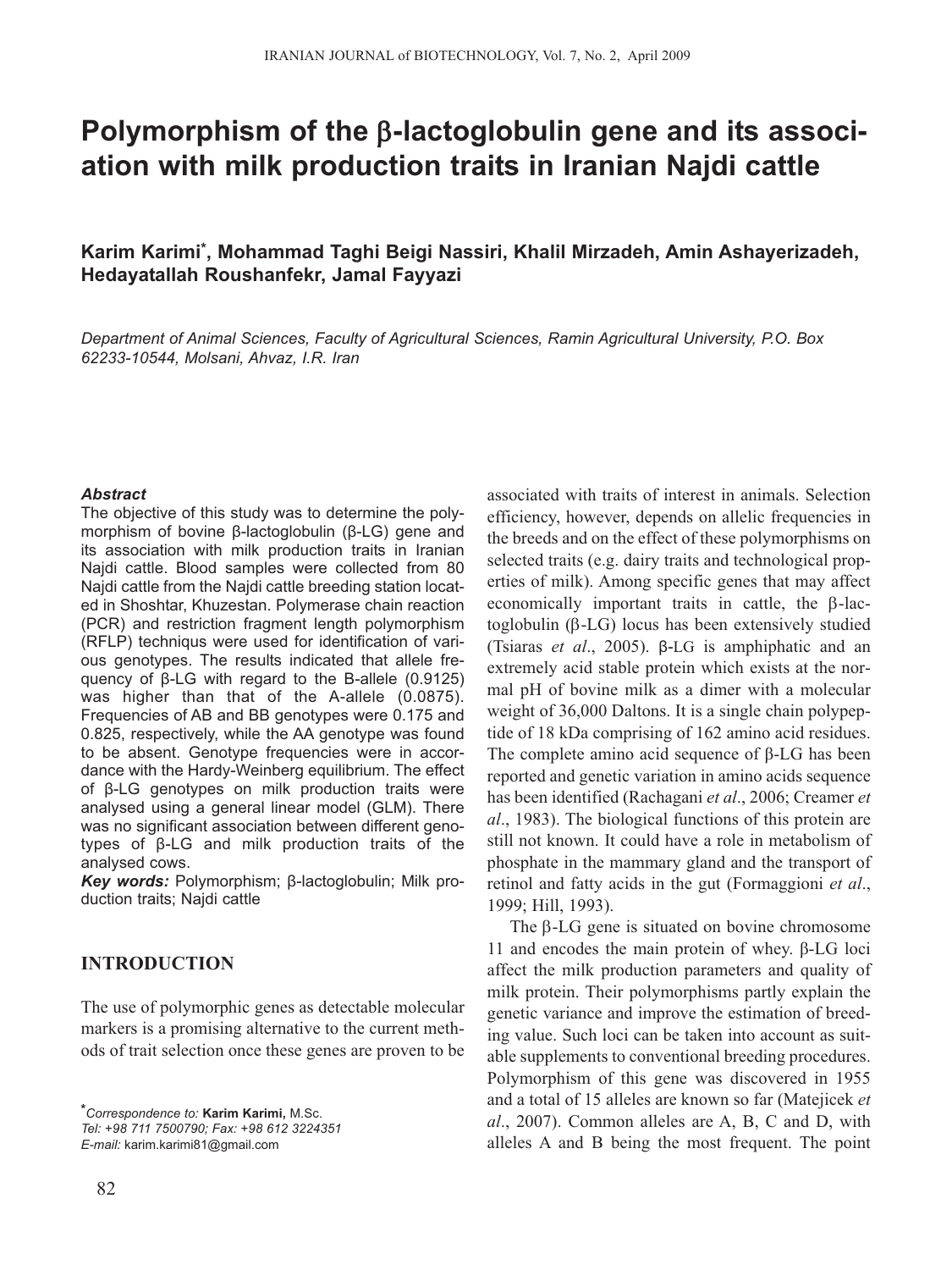mutations in exon IV of the bovine β-LG gene determine two allelic variants A and B. The bovine β-LG A variant differs from the B variant by two amino acids only, i.e., aspartate-64 and valine-118. These amino acids are substituted by glycine and alanine, respectively in the B variant (Rachagani *et al*., 2006).

Effects of milk protein polymorphisms on milk production traits have been investigated during the past decades and, in some cases, results are still conflicting (Kucerova *et al*., 2006; Prinzenberg *et al*., 2003; Bovenhuis *et al*., 1992; Aleandri *et al*., 1990). Results of studies on the effect of β-LG genotypes on milk production traits have been rather more consistent. The AA genotype of β-LG has been shown to have a favorable effect on protein yield (Lunden *et al*., 1997; Sabour *et al*., 1996), whereas positive effects of the BB genotype on fat content have also been reported (Tsiaras *et al*., 2005; Ron *et al*., 1994; Hill, 1993). The β-LG locus affects mainly milk composition and milk quality and the B allele has been especially recognized as superior for milk quality in European cattle breeds, whereas allele A is associated rather with yield parameters (Strzalkowska *et al*., 2002). However, significant association between production traits and different genotypes of milk protein has not been reported in other researches (Curi *et al*., 2005; Ng-Kwai-Hang., 1998). Often alkaline and acidic polyacrylamide gel electrophoresis and PCR-based markers, especially PCR-RFLP, have been used for determination of different genotypes in such researches.

The Najdi breed of cattle (*Bos indicus*) represent native and low productive dairy cattle that are mainly bred in Khuzestan located in southern Iran, Resistance to diseases, adaptation to tropical climate and their role in the economy of rural families are important reasons for consideration of breeding and genetic improvement of this animal. The aim of this study was to identify genotypes of the  $\beta$ -LG gene and its effects on milk production traits in the Najdi cattle.

### **MATERIALS AND METHODS**

Blood samples were collected from 80 Najdi cattle at the Najdi cattle breeding station located in Shoshtar, Khuzestan. DNA was extracted from whole blood using the guanidin thiocyanate-silica gel method, as described by Boom *et al*. (1989). The gel monitoring and the spectrophotometeric methods were used for determination of DNA quality and quantity. The primers used for amplification of a 247 bp fragment of the β-LG gene were those described by Strzalkowska *et al*. (2002), with the following nucleotide sequence: 5´-TGTGCTGGACACCGACTACAAAAA-3´ (forward); 5´-GCTCCCGGTATATGACCACCCTCT-3´ (reverse).

Amplification reactions were carried out in a final volume of 25  $\mu$ l, containing 100 ng of DNA, 0.5  $\mu$ M of each primer,  $1X$  PCR buffer,  $1.5$  mM MgCl<sub>2</sub>,  $0.2$ mM dNTPs and 1U of *Taq* DNA polymerase. The following cycles were applied: initial denaturation step at 95ºC for 5 min followed by 30 cycles : denaturation at 94ºC for 45 sec, primer annealing at 60ºC for 60 sec, PCR product synthesis at 72ºC for 60 sec and final synthesis step at 72ºC for 5 min. PCR products were recognized by electrophoresis on 1.2% agarose gel (0.48 g agarose was dissolved in 40 ml TBE 1X buffer), stained with ethidium bromide. The restriction digestion of the PCR products was carried out with the *Hae*III enzyme. The digested products were loaded and visualized on 2.5% agarose gel (1 g agarose was dissolved in 40 ml TBE 1X buffer) agarose gel after staining with ethidium bromide. The allele and genotype frequencies were estimated by direct counting.

Records of milk yield (kg/day), fat and protein percentages were collected from the Najdi cattle station. Milk samples were analyzed monthly for fat and protein percentages. The time frame of all data collections is from 1997 to 2007. Detailed information was available for some reproductive events and was used to determine the traits of reproductive performance for each cow. Statistical analysis was carried out by means of the programme package SAS (SAS Inst., Inc., Cary, NC., U.S.A). The effect of the observed β-lactoglobulin genotypes on milk production traits were analysed using a general linear model (GLM). The following statistical model was used:

 $Y_{iiklm} = i + G_i + L_i + S_k + Y_l + e_{iiklm}$ 

Where:

 $Y_{iiklm}$  = records of analysed traits (milk yield, fat and protein percentages).

 $\mu$  = overall mean of population

 $G_i$  = fixed effect of â-lactoglobulin genotypes ( $i = 1$ , 2).

 $L_i$  = fixed effect of lactation number (j = 1, 2, …, 5; lactation numbers >5 were pooled with lactation numbers of 5).

 $S_k$  = fixed effect of calving season (k = 1, 2 for hot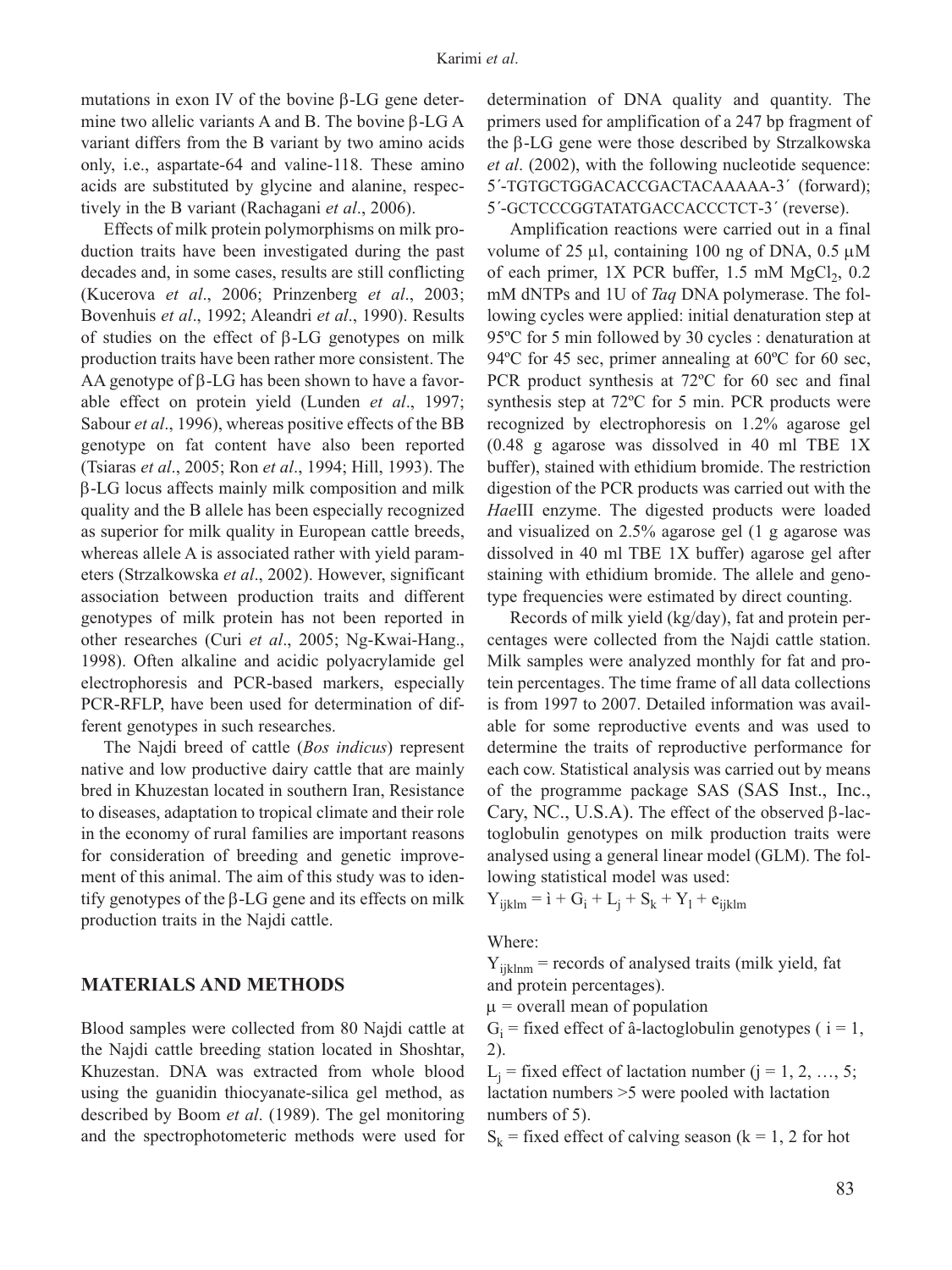|  |  |  |  |  |  |  | Table 1. Gene and genotype frequencies of the $\beta$ -LG gene as determined by PCR and RFLP in Najdi cattle. |  |
|--|--|--|--|--|--|--|---------------------------------------------------------------------------------------------------------------|--|
|--|--|--|--|--|--|--|---------------------------------------------------------------------------------------------------------------|--|

| No. of animals | Chi-square $(\chi^2)$ test<br>(Testing at the 0.05 level of<br>significance) | Gene frequency |             | Genotype frequency |             |             |
|----------------|------------------------------------------------------------------------------|----------------|-------------|--------------------|-------------|-------------|
| 80             | $0.68$ n.s.                                                                  | A<br>0.0875    | В<br>0.9125 | AA<br>$\Omega$     | AB<br>0.175 | ВB<br>0.825 |

n.s: not significant

**Table 2.** The means of the analysed traits for observed β-LG genotypes.

| Analysed traits                                                             |                    | Genotypes |                           |
|-----------------------------------------------------------------------------|--------------------|-----------|---------------------------|
| Milk yield (kg/day)<br>Fat percentage (%)<br>Protein percentage $(\%)$ 3.58 | BB<br>2.58<br>4.02 |           | AB<br>2.75<br>3.57<br>371 |

and cool seasons, respectively).

 $Y_1$  = fixed effect of calving year (1 = 1, 2, ..., 10 for 1997, 1998, ……., 2006, respectively).

 $e_{ijklm}$  = random residual error.

# **RESULTS**

The restriction digestion analysis of the 247 bp PCR product of the β-lactoglobulin gene indicated the presence of two types of restriction pattern; two fragments of 99, 74 bp (BB-genotype) and three fragments of 148, 99, 74 bp (AB-genotype), were observed. The restriction pattern that includes two fragments of 148, 99 bp (AA-genotype) was not found. In the analysed population of the Najdi cattle, the BB genotype was most frequent. The genotype frequencies of AA, AB and BB were 0, 0.175, and 0.825, respectively. Gene frequencies of the A and B alleles were 0.0875 and 0.9125, respectively. Expected frequency of the AA genotype was less than 5, therefore AA and AB genotypes were placed in the same category. Then chisquare  $(\chi^2)$  test was performed on the basis of the Yates' correction (Stansfield, 2004). Genotype frequencies were in accordance with the Hardy-Weinberg equilibrium (Table 1). The above results reveal that there was polymorphism in the β-LG gene, but that the

B allele frequency was very much higher than the A allele thus indicating that genetic variability in this breed is low.

Milk from cows with the β-LG BB genotype had a greater fat percentage, while the milk yield and protein percentages of the β-LG AB genotype cows were higher, but this difference was not significant. There was no significant association between different genotypes of β-LG and milk production traits of the analysed cows. The means of the analysed traits for the observed β-LG genotypes are shown in Table 2.

#### **DISCUSSION**

The frequency of the A allele was found to be lower than that of the B allele in Najdi cattle. The frequencies of β-LG alleles obtained in this study are similar to those reported for Gyr, Nelore, Sindi (Del Lama and Zago, 1996), Sahiwal and Tharparkar breeds (Rachagani *et al*., 2006). These results mainly show that the frequency of A allele in the native breeds of cattle is lower than the European breeds of cattle. This study did not confirm the association between β-LG genotypes with milk production traits in Najdi cattle. In other studies of the β-LG genotypic effects on milk yield, several authors have reported no significant associations (Ghasemzadeh *et al.,* 2007; Kucerova *et al*., 2006; Lunden *et al*., 1997; Ojala *et al*., 1997; Van Eenennaam and Medrano, 1991). However, reports exist where the β-LG genotypes AA (Kaminiski *et al*., 2002; Ikonen *et al*., 1999) or AB (Tsiaras *et al*., 2005) have been positively associated with milk yield. Several authors have reported significant effects of β-LG on the milk fat percentage and in all of these studies, the β-LG BB genotype was associated whit higher